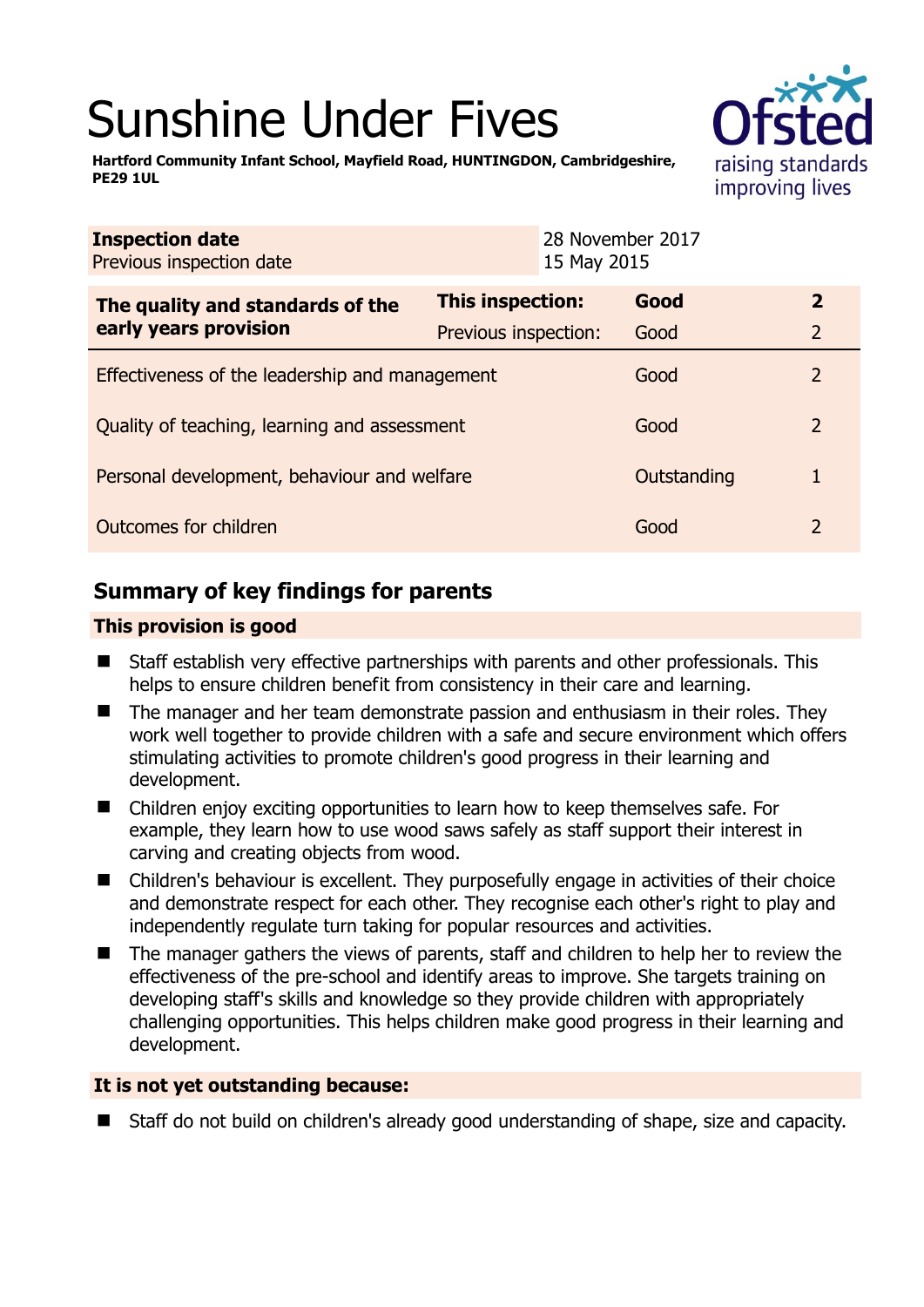# **What the setting needs to do to improve further**

## **To further improve the quality of the early years provision the provider should:**

■ enhance the quality of teaching and build on children's awareness of shape, size and capacity.

### **Inspection activities**

- The inspector observed the quality of teaching during activities indoors and outdoors and assessed the impact this has on children's learning.
- The inspector spoke with staff and children during the inspection.
- The inspector completed a joint observation with the pre-school manager.
- The inspector held a meeting with the pre-school manager. She looked at relevant documentation and evidence of the suitability of staff working in the pre-school.
- The inspector spoke to a number of parents during the inspection and took account of their views.

### **Inspector**

Gail Warnes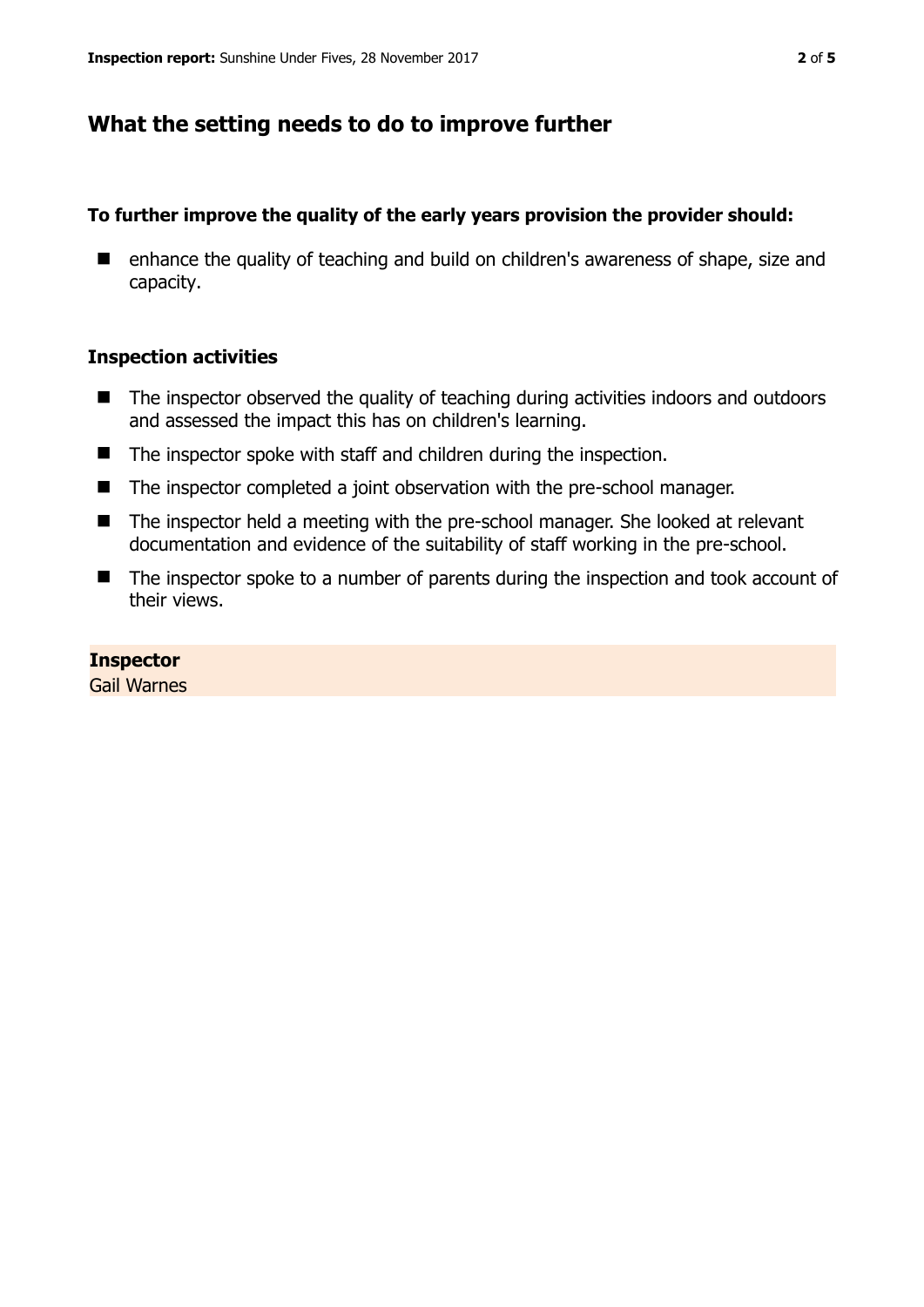## **Inspection findings**

#### **Effectiveness of the leadership and management is good**

The arrangements for safeguarding are effective. Staff confidently explain how they fulfil their responsibility to protect children from harm. They attend regular training to update their knowledge about wider safeguarding issues, such as the risks to children of being exposed to extreme ideas. The manager works closely with parents and staff to identify how to make effective use of the additional funding they receive. This has a clear impact on children's development, especially the good progress they make in their communication and language. Parents are very positive about the staff and the pre-school. They believe their children are extremely well cared for and make good progress in their learning.

#### **Quality of teaching, learning and assessment is good**

Teaching is good and sometimes outstanding. Qualified and experienced staff observe children as they play and assess their progress in learning. They plan effectively to support children's individual stage in development and their emerging interests. For example, staff reflect on children's interest in spiders and webs and how to build this in to the week's plans. Children explore letter sounds as they use water and paint brushes to remove marks on the chalk board outside. This also helps to strengthen the muscles in their arms and hands. They proudly announce 'f' for 'fish' and recognise their names that are written on the shed. Staff sensitively join in with children's play. For example, they join in with café role-play games where children pretend to make food. Children fill up recycled plastic bottles with dry pasta and stones and enjoy the sound they make.

#### **Personal development, behaviour and welfare are outstanding**

Children establish extremely strong bonds with staff. They confidently seek cuddles from staff when they feel sad. Staff help children to understand and to express their emotions. This helps children to develop an understanding of and resilience to cope with changes, such as the move to school. Staff establish excellent partnerships with the local school to promote children's emotional well-being and readiness for school. Children contribute to the plans to develop the garden area. This helps to support their sense of belonging and feelings of self-worth. Staff skilfully promote the benefits of healthy lifestyles. For example, they make links between children's growing physical skills and the healthy foods they eat. Children learn about the effects of physical exercise on their bodies as they recognise the change in their heart rate during vigorous exercise. Staff take children on outings to teach them about road safety and to learn about their community.

#### **Outcomes for children are good**

Children make good progress, given their starting points and capabilities. They confidently explore the environment and enthusiastically try new things. They are beginning to demonstrate independence in their self-care routines. They are confident to express their needs and feelings. Older children show an interest in writing their names and confidently identify letter sounds as they play. Children are gaining the key skills and positive attitudes that support the next stage in their learning.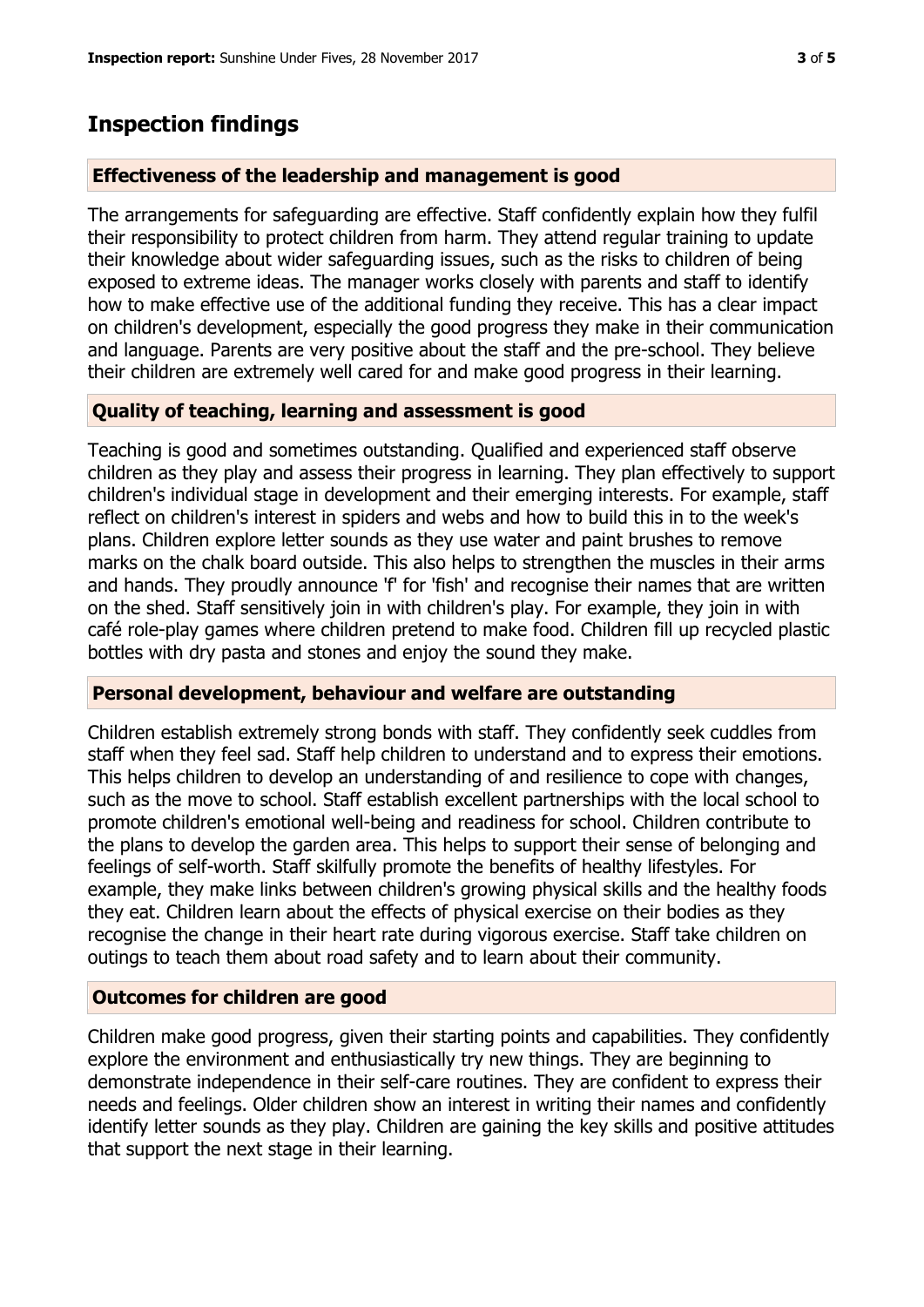# **Setting details**

| Unique reference number                             | EY383959                     |  |  |
|-----------------------------------------------------|------------------------------|--|--|
| <b>Local authority</b>                              | Cambridgeshire               |  |  |
| <b>Inspection number</b>                            | 1093637                      |  |  |
| <b>Type of provision</b>                            | Sessional provision          |  |  |
| Day care type                                       | Childcare - Non-Domestic     |  |  |
| <b>Registers</b>                                    | Early Years Register         |  |  |
| <b>Age range of children</b>                        | $2 - 5$                      |  |  |
| <b>Total number of places</b>                       | 20                           |  |  |
| <b>Number of children on roll</b>                   | 21                           |  |  |
| <b>Name of registered person</b>                    | Pre-School Learning Alliance |  |  |
| <b>Registered person unique</b><br>reference number | RP900844                     |  |  |
| Date of previous inspection                         | 15 May 2015                  |  |  |
| <b>Telephone number</b>                             | 07905164781                  |  |  |

Sunshine Under Fives registered in 1975 and is managed by the Pre-School Learning Alliance. The pre-school employs four members of childcare staff, all of whom hold appropriate early years qualifications at level 3 or above. The pre-school opens from Monday to Friday during term time only. Sessions are from 8.45am until 2.45pm. The preschool provides funded early education for two-, three- and four-year-old children.

This inspection was carried out by Ofsted under sections 49 and 50 of the Childcare Act 2006 on the quality and standards of provision that is registered on the Early Years Register. The registered person must ensure that this provision complies with the statutory framework for children's learning, development and care, known as the early years foundation stage.

Any complaints about the inspection or the report should be made following the procedures set out in the guidance 'Complaints procedure: raising concerns and making complaints about Ofsted', which is available from Ofsted's website: www.gov.uk/government/organisations/ofsted. If you would like Ofsted to send you a copy of the guidance, please telephone 0300 123 4234, or email enquiries@ofsted.gov.uk.